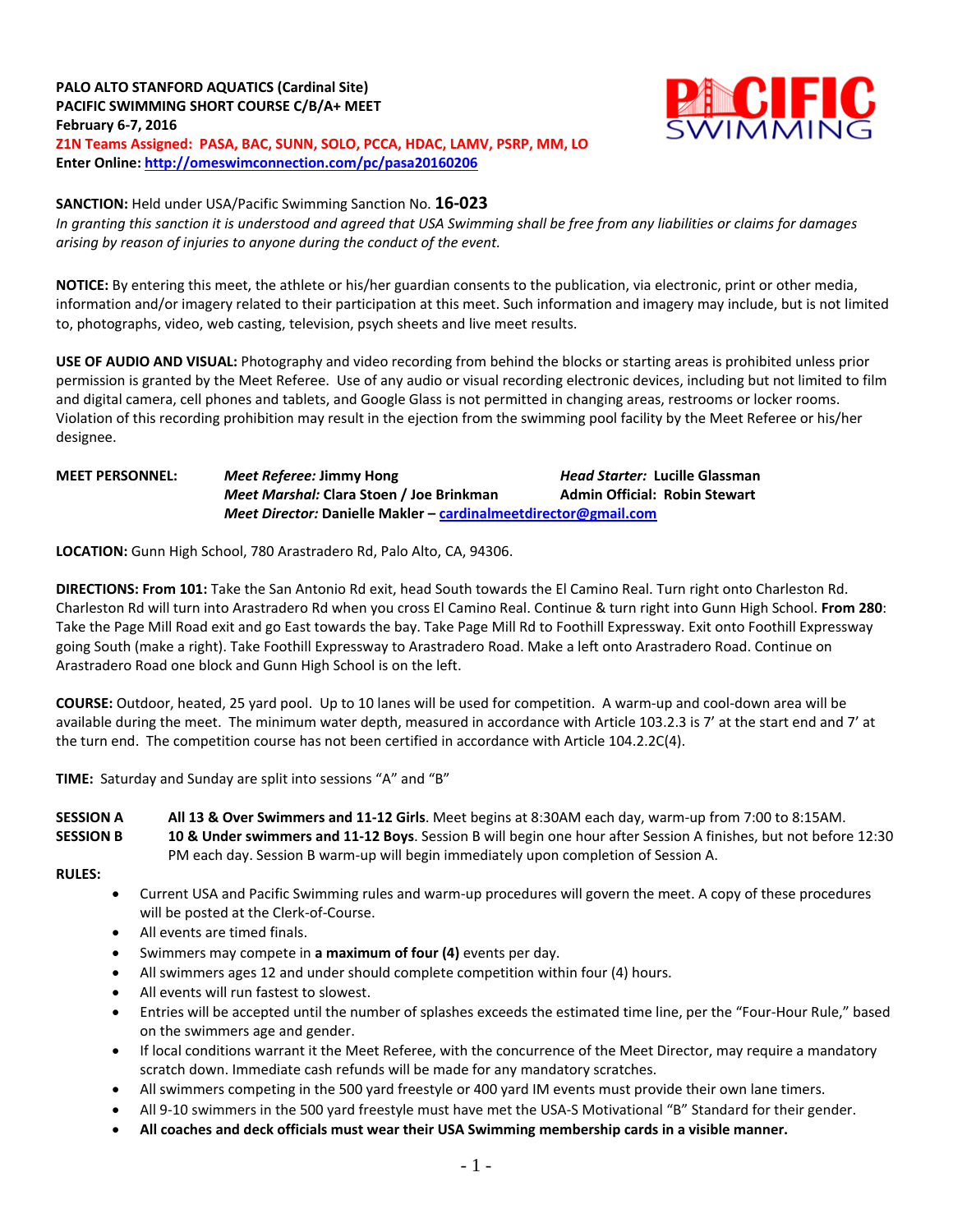**ATTENTION HIGH SCHOOL SWIMMERS:** If you are a high school swimmer in competition season, you need to be unattached from this meet. It is your responsibility to be unattached from this meet. You can un-attach at the meet if necessary. This does not apply to swimmers swimming under the rules of the Nevada Interscholastic Activities Association (NIAA).

**UNACCOMPANIED SWIMMERS:** Any USA-S athlete-member competing at the meet must be accompanied by a USA Swimming member-coach for the purposes of athlete supervision during warm-up, competition and warm-down. If a coach-member of the athlete's USA-S Club does not attend the meet to serve in said supervisory capacity, it is the responsibility of the swimmer or the swimmer's legal guardian to arrange for supervision by a USA-S member-coach. The Meet Director or Meet Referee may assist the swimmer in making arrangements for such supervision; however, it is recommended that such arrangements be made in advance of the meet by the athlete's USA-S Club Member-Coach.

**RACING STARTS:** Swimmers must be certified by a USA-S member-coach as being proficient in performing a racing start, or must start the race in the water. It is the responsibility of the swimmer or the swimmer's legal guardian to ensure compliance with this requirement.

## **RESTRICTIONS:**

- Smoking and the use of other tobacco products is prohibited on the pool deck, in the locker rooms, in spectator seating, on standing areas and in all areas used by swimmers, during the meet and during warm-up periods.
- Sale and use of alcoholic beverages is prohibited in all areas of the meet venue.
- No glass containers are allowed in the meet venue.
- No propane heater is permitted except for snack bar/meet operations.
- All shelters must be properly secured.
- Changing into or out of swimsuits other than in locker rooms or other designated areas is prohibited.
- Pets are not allowed in the pool area, with the exception of guide and assistance dogs.
- Destructive devices, to include but not limited to, explosive devices and equipment, firearms (open or concealed), blades, knives, mace, stun guns and blunt objects are strictly prohibited in the swimming facility and its surrounding areas. If observed, the Meet Referee or his/her designee may result in reporting to law enforcement authorities and ejection from the facility. Law enforcement officers (LEO) are exempt per applicable laws.

#### **ELIGIBILITY:**

- Swimmers must be current members of USA-S and enter their name and registration number on the meet entry card as they are shown on their Registration Card. If this is not done, it may be difficult to match the swimmer with the registration and times database. The meet host will check all swimmer registrations against the SWIMS database and if not found to be registered, the Meet Director shall accept the registration at the meet (a \$10 surcharge will be added to the regular registration fee). Duplicate registrations will be refunded by mail.
- Swimmers in the "A" division must have met at least the USA Swimming motivational "A" minimum time standard. Swimmers in the "B" division must have met at least the listed "B" minimum time standard. All entry times slower than the listed "B" time standard will be in the "C" division.
- Entries with **"NO TIME" will be ACCEPTED. (Exception – 9/10 500 Freestyle. See rules)**
- Entry times submitted for this meet will be checked against a computer database and may be changed in accordance with Pacific Swimming Entry Time Verification Procedures.
- Disabled swimmers are welcome to attend this meet and should contact the meet director or meet referee regarding any special accommodations on entry times and seeding per Pacific Swimming policy.
- The swimmer's age will be the age of the swimmer on the first day of the meet.

**ENTRY PRIORITY:** Zone 1 North swimmers from PASA, BAC, SUNN, SOLO, PCCA, HDAC, LAMV, PSRP, MM, LO entering online must do so by Wednesday January 20 in order to receive priority acceptance into the meet. Surface mail entries must be postmarked by Monday, January 20th in order to receive priority acceptance to the meet. No swimmers other than those from PASA, BAC, SUNN, SOLO, PCCA, HDAC, LAMV, PSRP, MM, LO may enter the meet until the preference period has concluded.

**ENTRY FEES:** \$4.00 event plus an \$8.00 participation fee per swimmer. Entries will be rejected if payment is not sent at time of request. No refunds will be made, except mandatory scratch downs.

**ONLINE ENTRIES:** To enter on-line go to **<http://ome.swimconnection.com/pc/pasa20160206>** to receive an immediate entry confirmation. This method requires payment by credit card. Swim Connection LLC charges a processing fee for this service, equal to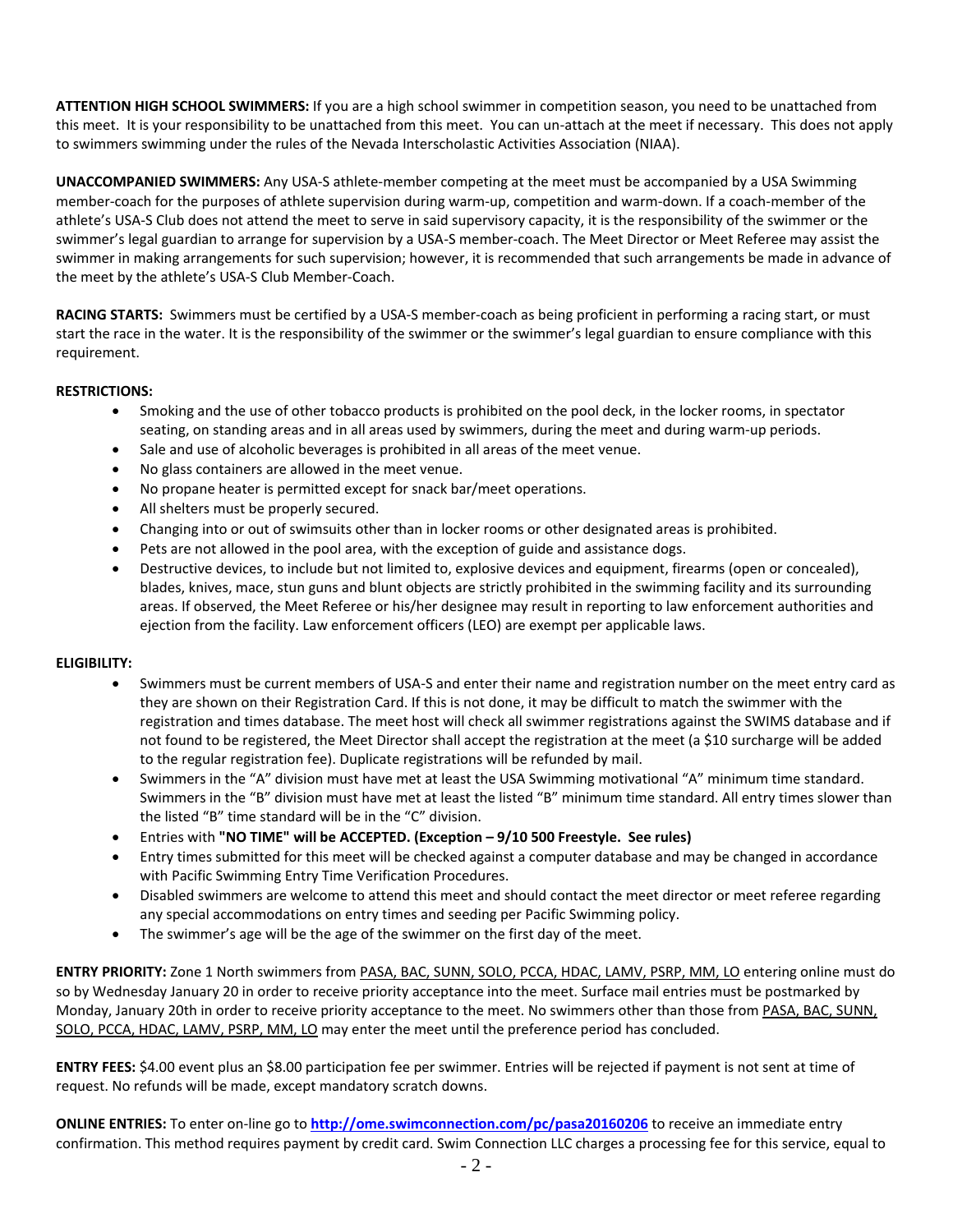\$1 per swimmer plus 5% of the total Entry Fees. Please note that the processing fee is a separate fee from the Entry Fees. If you do not wish to pay the processing fee, enter the meet using a mail entry. **Entering online is a convenience, is completely voluntary, and is in no way required or expected of a swimmer by Pacific Swimming.** Online entries will be accepted through Wednesday, **January 27th at 11:59 PM.** Refunds will not be made.

**MAILED OR HAND DELIVERED ENTRIES**: Entries must be on the attached consolidated entry form. Forms must be filled out completely and printed clearly with swimmers best time. Entries must be postmarked by midnight, Monday, January 25 or hand delivered by 6:30 p.m. Wednesday, Jan. 27th. No late entries will be accepted. Requests for confirmation of receipt of entries should include a self-addressed envelope.

| Make check payable to: Cardinal Swim Club |                                  |                                          |                          |  |  |  |  |  |  |  |
|-------------------------------------------|----------------------------------|------------------------------------------|--------------------------|--|--|--|--|--|--|--|
|                                           | Mail entries to: Joey Sementelli | Hand deliver entries to: Joey Sementelli |                          |  |  |  |  |  |  |  |
|                                           | <b>Swim Meet Entries</b>         |                                          | <b>Swim Meet Entries</b> |  |  |  |  |  |  |  |
|                                           | PO box 61117                     |                                          | PO Box 61117             |  |  |  |  |  |  |  |
|                                           | Palo Alto CA 94306               |                                          | Palo Alto CA 94306       |  |  |  |  |  |  |  |

**CHECK-IN**: The meet will be deck seeded. Swimmers must check-in at the Clerk-of-Course. No event shall be closed more than 30 minutes before the scheduled start of the session. Close of check-in for all individual events shall be no more than 60 minutes before the estimated time of the start of the first heat of the event. Swimmers who do not check in will not be seeded and will not be allowed to compete in that event.

**SCRATCHES:** Any swimmers not reporting for or competing in an individual timed final event that they have checked in for shall not be penalized.

**AWARDS**: Individual awards will be awarded in the A, B, and C division. Ribbons for First through Third place will be given to the following age groups: 8 & Under, 9-10, and 11-12. Swimmers 13 years of age and older will not receive awards. Standard "A" time medals will be awarded to swimmers achieving NEW USA Swimming motivational "A" time standard, regardless of place achieved in the event. All awards must be picked up at the meet. Awards will not be mailed.

**ADMISSION:** Free. A program will not be available.

**REFRESHMENTS:** A snack bar will be available throughout the competition. Coaches and working deck officials will be provided lunch. Hospitality will serve refreshments to timers.

**MISCELLANEOUS:** No overnight parking is allowed. Facilities will not be provided after meet hours. All participating teams are expected to provide lane timers based upon the number of swimmers registered to swim each day. Team timing lanes will be assigned and coaches will be notified of assignments during the week prior to the meet.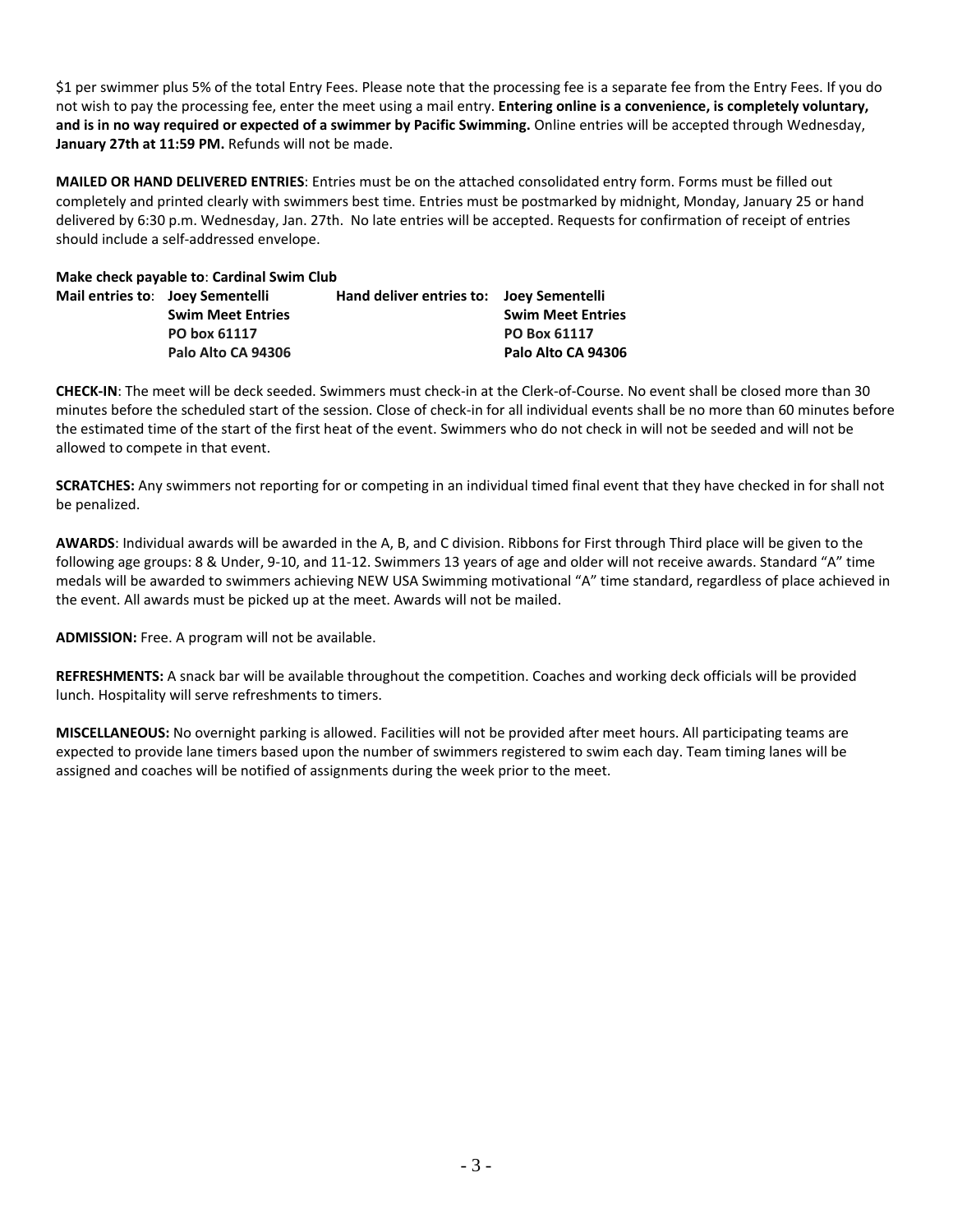**MINIMUM OFFICIALS**: Teams must follow Zone 1 North rules for providing officials. Each team must provide officials for each session according to the number of swimmers entered in that session, following the table below. Teams that do not provide sufficient officials must provide coaches to act in the place of officials.

| Club swimmers entered in session | <b>Trained and carded officials requested</b> |
|----------------------------------|-----------------------------------------------|
| $1 - 10$                         |                                               |
| 11-25                            |                                               |
| 26-50                            |                                               |
| 51-75                            |                                               |
| 76-100                           |                                               |
| 100 or more                      | 5 (+1 for every additional 25<br>swimmers)    |

#### **EVENT SUMMARY**

|           | <b>SATURDAY</b> |            |            | <b>SUNDAY</b>     |            |           |            |  |  |
|-----------|-----------------|------------|------------|-------------------|------------|-----------|------------|--|--|
| 8 & UN    | $9 - 10$        | $11 - 12$  | 13-18      | <b>8 &amp; UN</b> | $9 - 10$   | $11 - 12$ | $13 - 18$  |  |  |
| 50 back   | 100 back        | 200 back   | 100 free   | 25 free           | 200 free   | 200 IM    | 50 free    |  |  |
| $25$ fly  | 200 IM          | 50 free    | 200 IM     | 25 breast         | 100 free   | 50 back   | $100$ fly  |  |  |
| 50 free   | $50$ flv        | 200 breast | $200$ fly  | 100 IM            | 100 breast | $200$ fly | 200 free   |  |  |
| 50 breast | 100 breast      | 100 IM     | 100 breast | 50 fly            | $100$ fly  | 100 free  | 100 back   |  |  |
| 100 free  | 50 free         | 50 $f$ ly  | 200 back   | 25 back           | 50 back    | 50 breast | 200 breast |  |  |
|           | 500 free        | 400 IM     |            |                   | 100 IM     | 200 free  | 500 free   |  |  |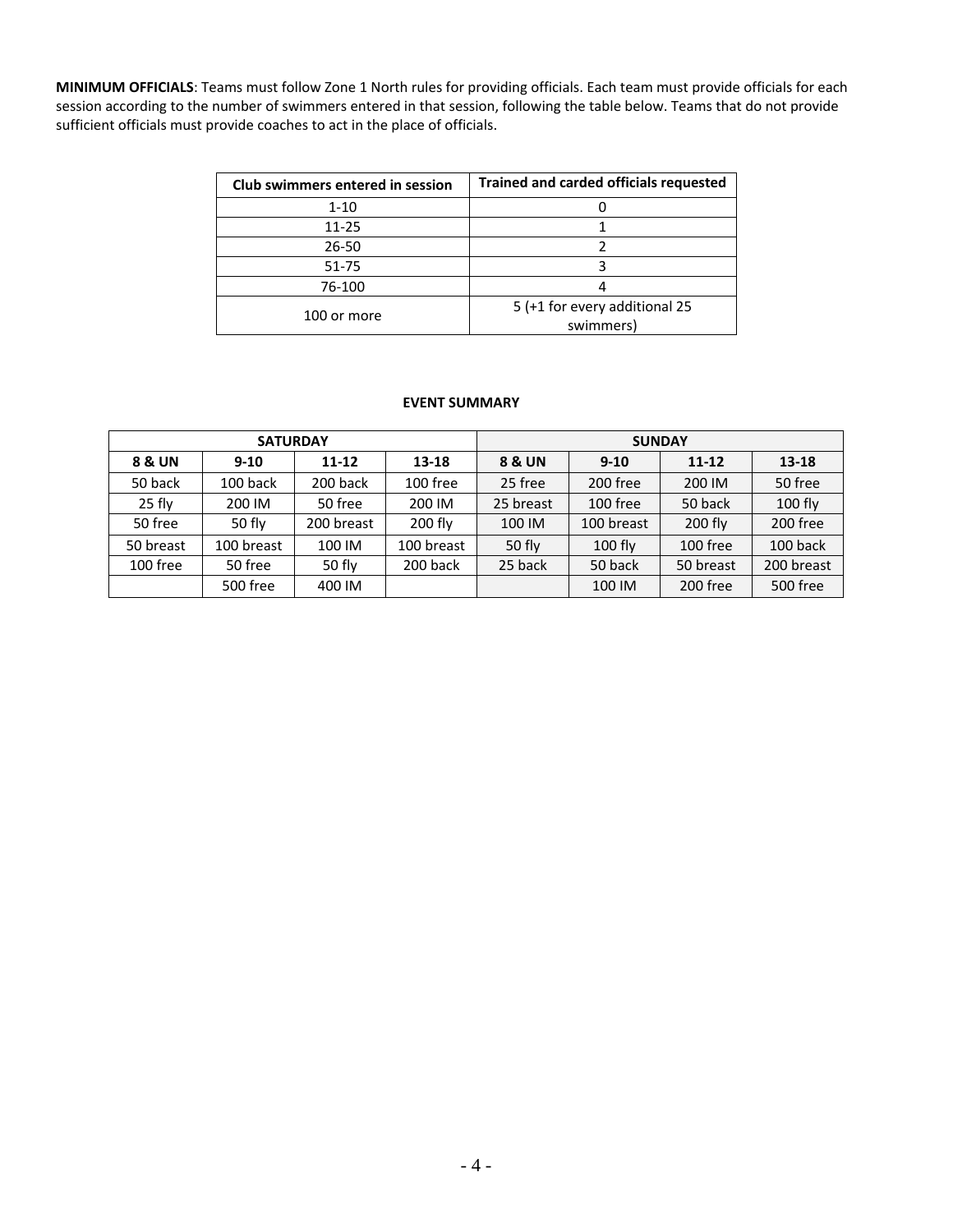| <b>SATURDAY, February 6</b> |                    |              |        | <b>SUNDAY, February 7</b> |        |  |  |  |  |
|-----------------------------|--------------------|--------------|--------|---------------------------|--------|--|--|--|--|
| Event#                      | Event<br>Event#    |              | Event# | Event                     | Event# |  |  |  |  |
| 1                           | 13 & O 100 Free    | $\mathbf{2}$ | 57     | 11-12 200 IM              |        |  |  |  |  |
| $\overline{\mathbf{3}}$     | 11-12 200 Back     |              | 59     | 13 & O 50 Free            | 60     |  |  |  |  |
| 5                           | 13 & O 200 IM      | 6            | 61     | 11-12 50 Back             |        |  |  |  |  |
| $\overline{\mathbf{z}}$     | 11-12 50 Free      |              | 63     | 13 & O 100 Fly            | 64     |  |  |  |  |
| 9                           | 13 & O 200 Fly     | 10           | 65     | 11-12 200 Fly             |        |  |  |  |  |
| 11                          | 11-12 200 Breast   |              | 67     | 13 & O 200 Free           | 68     |  |  |  |  |
| 13                          | 13 & O 100 Breast  | 14           | 69     | 11-12 100 Free            |        |  |  |  |  |
| 15                          | 11-12 100 IM       |              | 71     | 13 & O 100 Back           | 72     |  |  |  |  |
| 17                          | 13 & O 200 Back    | 18           | 73     | 11-12 50 Breast           |        |  |  |  |  |
| 19                          | 11-12 50 Fly       |              | 75     | 13 & O 200 Breast         | 76     |  |  |  |  |
| 21                          | 11-12 400 IM       |              | 77     | 11-12 200 Free            |        |  |  |  |  |
|                             |                    |              | 79     | 13 & O 500 Free           | 80     |  |  |  |  |
|                             | <b>SESSION B</b>   |              |        | <b>SESSION B</b>          |        |  |  |  |  |
|                             | 11-12 200 Back     | 24           |        | 11-12 200 IM              | 82     |  |  |  |  |
| 25                          | 9-10 100 Back      | 26           | 83     | 9-10 200 Free             | 84     |  |  |  |  |
| 27                          | 8 & UN 50 Back     | 28           | 85     | 8 & UN 25 Free            | 86     |  |  |  |  |
|                             | 11-12 50 Free      | 30           |        | 11-12 50 Back             | 88     |  |  |  |  |
| 31                          | 9-10 200 IM        | 32           | 89     | 9-10 100 Free             | 90     |  |  |  |  |
| 33                          | 8 & UN 25 Fly      | 34           | 91     | 8 & UN 25 Breast          | 92     |  |  |  |  |
|                             | 11-12 200 Breast   | 36           |        | 11-12 200 Fly             | 94     |  |  |  |  |
| 37                          | 9-10 50 Fly        | 38           | 95     | 9-10 50 Breast            | 96     |  |  |  |  |
| 39                          | 8 & UN 50 Free     | 40           | 97     | 8 & UN 100 IM             | 98     |  |  |  |  |
|                             | 11-12 100 IM       | 42           |        | 11-12 100 Free            | 100    |  |  |  |  |
| 43                          | 9-10 100 Breast    | 44           | 101    | 9-10 100 Fly              | 102    |  |  |  |  |
| 45                          | 8 & UN 50 Breast   | 46           | 103    | 8 & Under 50 Fly          | 104    |  |  |  |  |
|                             | 11-12 50 Fly       | 48           |        | 11-12 50 Breast           | 106    |  |  |  |  |
| 49                          | 9-10 50 Free       | 50           | 107    | 9-10 50 Back              | 108    |  |  |  |  |
| 51                          | 8 & Under 100 Free | 52           | 109    | 8 & Under 25 back         | 110    |  |  |  |  |
| 53                          | 9-10 500 free      | 54           |        | 11-12 200 free            | 112    |  |  |  |  |
|                             | 11-12 400 IM       | 56           | 113    | 9-10 100 IM               | 114    |  |  |  |  |

| <b>URDAY, February 6</b> |              | <b>SUNDAY, February 7</b> |                   |        |  |  |  |
|--------------------------|--------------|---------------------------|-------------------|--------|--|--|--|
| Event                    | Event#       | Event#                    | Event             | Event# |  |  |  |
| 3 & O 100 Free           | $\mathbf{2}$ | 57                        | 11-12 200 IM      |        |  |  |  |
| 1-12 200 Back            |              | 59                        | 13 & O 50 Free    | 60     |  |  |  |
| 13 & O 200 IM            | 6            | 61                        | 11-12 50 Back     |        |  |  |  |
| 11-12 50 Free            |              | 63                        | 13 & O 100 Fly    | 64     |  |  |  |
| 13 & O 200 Fly           | 10           | 65                        | 11-12 200 Fly     |        |  |  |  |
| 1-12 200 Breast          |              | 67                        | 13 & O 200 Free   | 68     |  |  |  |
| & O 100 Breast           | 14           | 69                        | 11-12 100 Free    |        |  |  |  |
| 11-12 100 IM             |              | 71                        | 13 & O 100 Back   | 72     |  |  |  |
| 3 & O 200 Back           | 18           | 73                        | 11-12 50 Breast   |        |  |  |  |
| 11-12 50 Fly             |              | 75                        | 13 & O 200 Breast | 76     |  |  |  |
| 11-12 400 IM             |              | 77                        | 11-12 200 Free    |        |  |  |  |
|                          |              | 79                        | 13 & O 500 Free   | 80     |  |  |  |
| <b>SESSION B</b>         |              |                           | <b>SESSION B</b>  |        |  |  |  |
| 1-12 200 Back            | 24           |                           | 11-12 200 IM      | 82     |  |  |  |
| 9-10 100 Back            | 26           | 83                        | 9-10 200 Free     | 84     |  |  |  |
| & UN 50 Back             | 28           | 85                        | 8 & UN 25 Free    | 86     |  |  |  |
| 11-12 50 Free            | 30           |                           | 11-12 50 Back     | 88     |  |  |  |
| 9-10 200 IM              | 32           | 89                        | 9-10 100 Free     | 90     |  |  |  |
| 8 & UN 25 Fly            | 34           | 91                        | 8 & UN 25 Breast  | 92     |  |  |  |
| <b>L-12 200 Breast</b>   | 36           |                           | 11-12 200 Fly     | 94     |  |  |  |
| 9-10 50 Fly              | 38           | 95                        | 9-10 50 Breast    | 96     |  |  |  |
| & UN 50 Free             | 40           | 97                        | 8 & UN 100 IM     | 98     |  |  |  |
| 11-12 100 IM             | 42           |                           | 11-12 100 Free    | 100    |  |  |  |
| -10 100 Breast           | 44           | 101                       | 9-10 100 Fly      | 102    |  |  |  |
| & UN 50 Breast           | 46           | 103                       | 8 & Under 50 Fly  | 104    |  |  |  |
| 11-12 50 Fly             | 48           |                           | 11-12 50 Breast   | 106    |  |  |  |
| 9-10 50 Free             | 50           | 107                       | 9-10 50 Back      | 108    |  |  |  |
| Under 100 Free           | 52           | 109                       | 8 & Under 25 back | 110    |  |  |  |
| 9-10 500 free            | 54           |                           | 11-12 200 free    | 112    |  |  |  |
| 11-12 400 IM             | 56           | 113                       | 9-10 100 IM       | 114    |  |  |  |

Use the following URL to find the time standards: <http://www.pacswim.org/swim-meet-times/standards>

All 9-10 swimmers in the 500 yard freestyle must have met the National "B" Standard

Swimmers must provide their own timers for the 500 free & 400 IM.